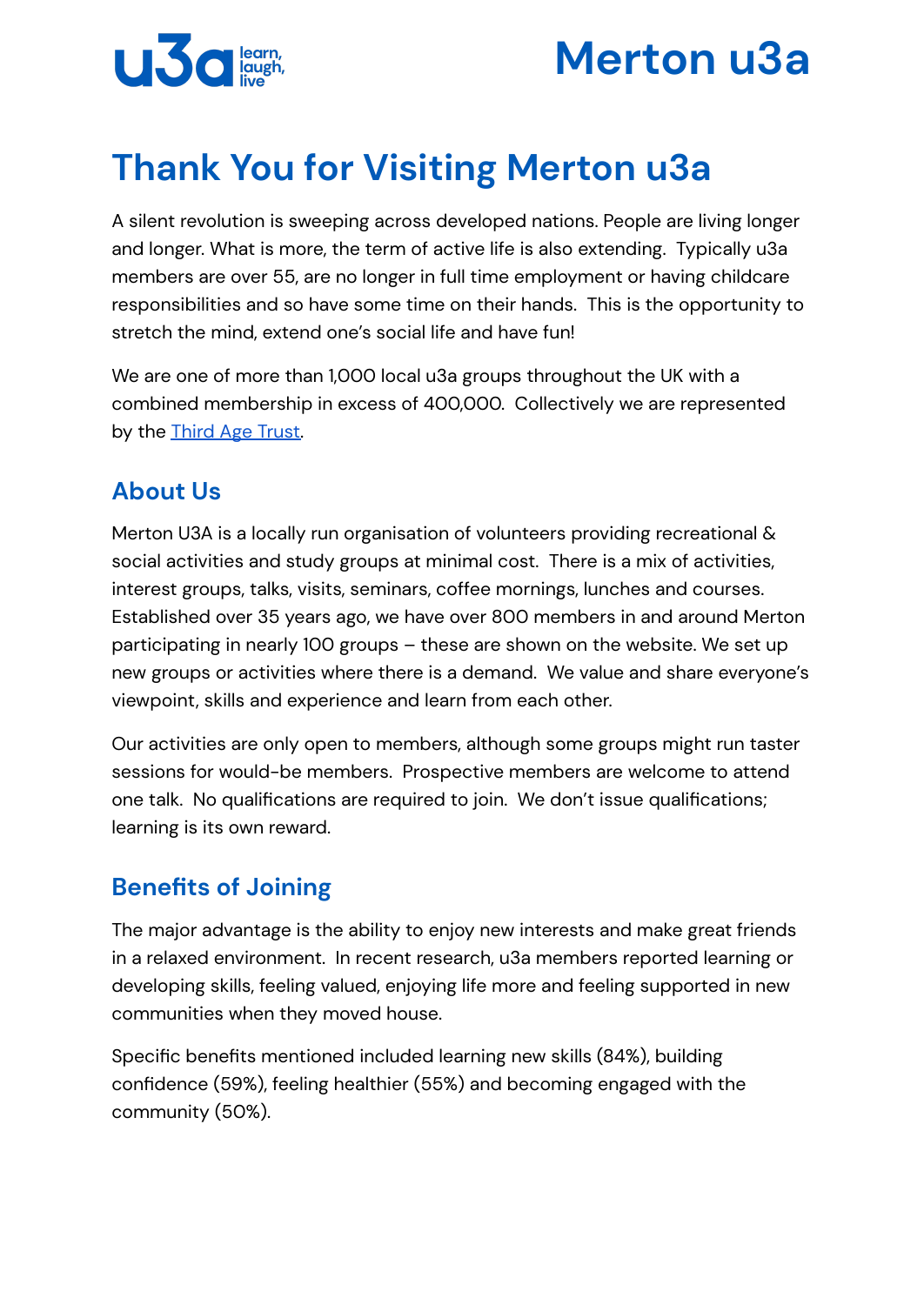

# **How much does it cost?**

The current annual fee for Merton u3a is £16 or £27 for a couple at the same address. Some groups make a small additional charge, typically £1-£2 per meeting, to cover the cost of venue hire, refreshments and any other expenses. The cost for visits varies. However many groups meet in member's houses, so the only extra cost is bringing the biscuits when it is your turn!

# **How do I keep up to date?**

Check the website for the latest information and news about talks, events or other activities. There is a monthly news update – currently by e-mail. There are also links to events and talks run by London and Surrey Regions which we can attend. There are contact details for our Events, Membership and Groups Co-ordinators on the home page.

# **I'd like to join – What do I do?**

We look forward to welcoming you! Please complete the application form on the following pages and return it to the address shown. You can also use our Gift Membership scheme to sign up a friend, neighbour or relative, ask our membership secretary about this [here](mailto:membership@mertonu3a.org.uk) or for any further information.

Issue 2 : 16 January 2021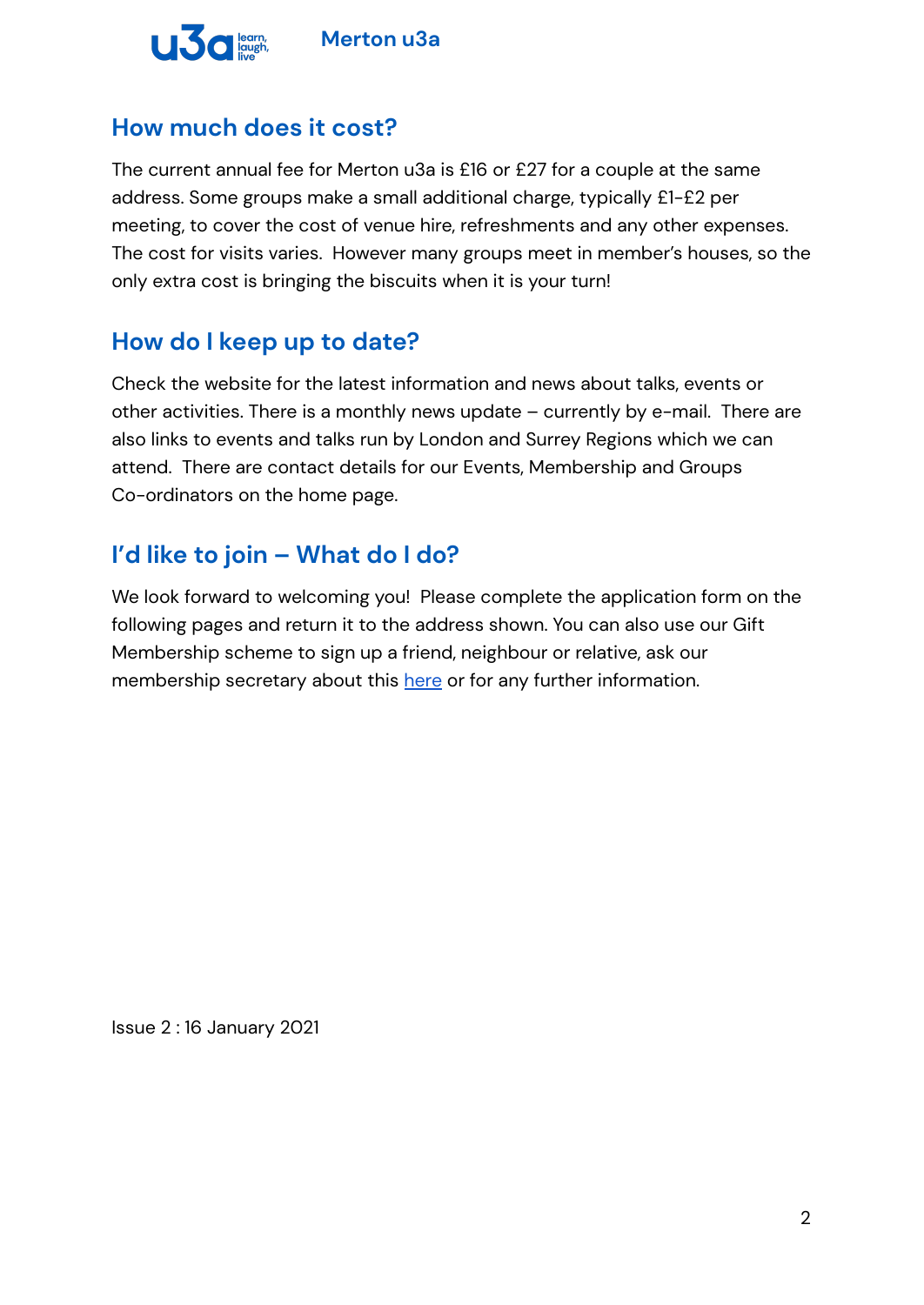



# **MERTON u3a MEMBERSHIP APPLICATION**

#### **YOUR DETAILS**

Member 1

| Name                                          |                          |  |
|-----------------------------------------------|--------------------------|--|
| Email                                         | Telephone                |  |
|                                               | Mobile                   |  |
| Address                                       |                          |  |
|                                               | Postcode                 |  |
| Contact in case of emergency                  |                          |  |
| Name                                          | Telephone                |  |
| Relationship to you                           |                          |  |
| Please tick to confirm that you have obtained |                          |  |
| the named person's consent for us to store    | Consent has been given □ |  |
| their information.                            |                          |  |

Member 2 – delete if not applicable

| Name  |           |
|-------|-----------|
| Email | Telephone |

#### **MEMBERSHIP FEES**

| $\Box$ One member                                      | $\Box$ Two members at the same address |
|--------------------------------------------------------|----------------------------------------|
| £16.00 annually                                        | £27.00 annually                        |
| Membership fees are payable by (please tick one):      |                                        |
|                                                        |                                        |
| $\Box$ Bank transfer to: account Merton u3a, sort code | $\Box$ Cheque to Merton u3a            |
| 40-07-30, A/C no 42314673, reference your surname      |                                        |
| and post code                                          |                                        |

**Gift Aid Declaration** Merton u3a will receive an additional 25p for every £1 of your membership fee if you sign the declaration below:

I want my membership fee to be a Gift Aid donation to Merton u3a, including any future payments. I'm a UK taxpayer and I understand that if I pay less Income Tax and/or Capital Gains Tax than the total amount of Gift Aid claimed on all my donations in a tax year, it is my responsibility to cancel the Gift Aid or pay any difference.

Signature………………………………………………………………………………Date…………………………